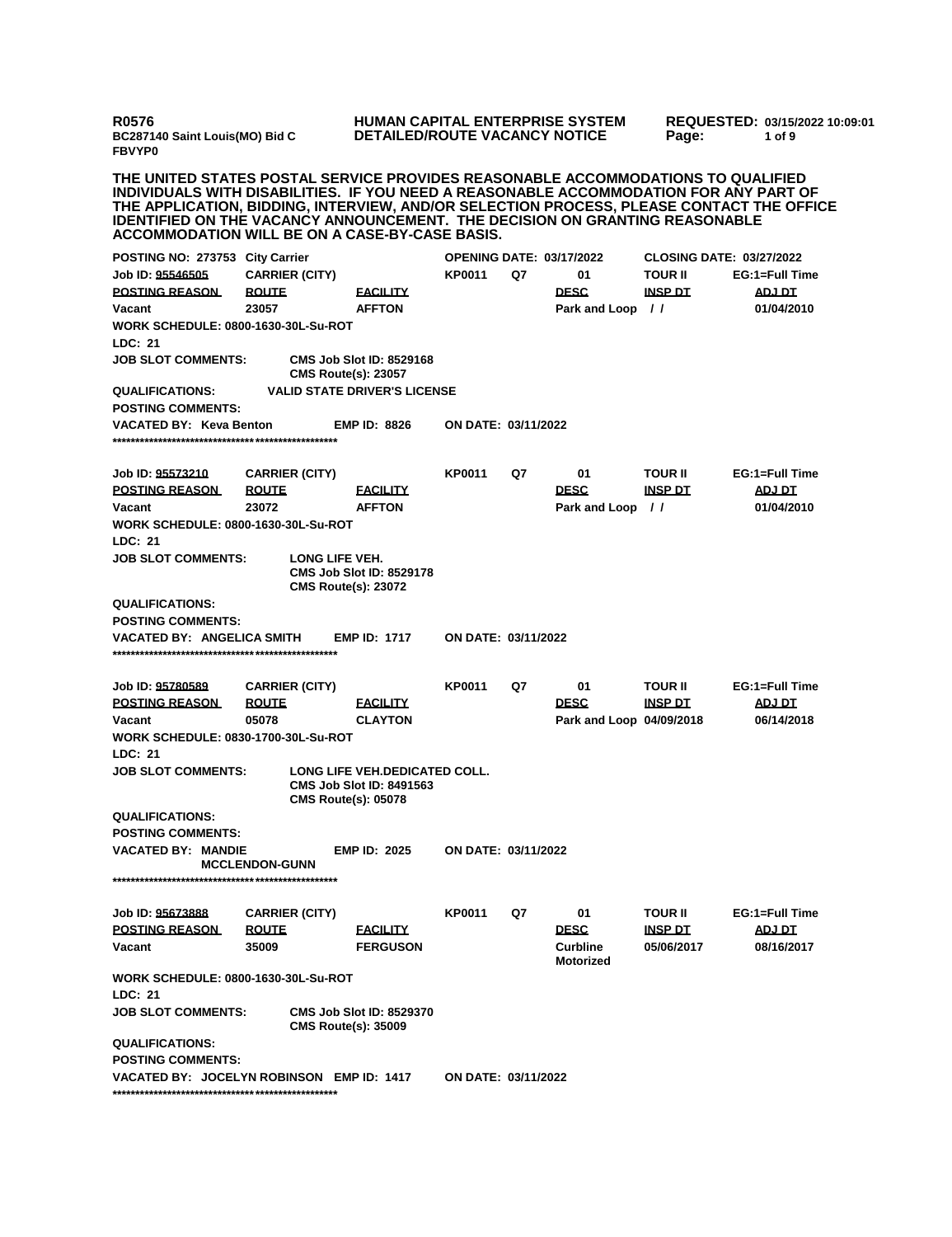| <b>R0576</b><br>BC287140 Saint Louis(MO) Bid C<br><b>FBVYP0</b> | HUMAN CAPITAL ENTERPRISE SYSTEM<br><b>DETAILED/ROUTE VACANCY NOTICE</b> |                                                                                                                                                 |                            | <b>REQUESTED:</b><br>Page: | 03/15/2022 10:09:01<br>2 of 9                 |                                  |                                        |
|-----------------------------------------------------------------|-------------------------------------------------------------------------|-------------------------------------------------------------------------------------------------------------------------------------------------|----------------------------|----------------------------|-----------------------------------------------|----------------------------------|----------------------------------------|
| Job ID: 95745526<br><b>POSTING REASON</b><br>Vacant             | <b>CARRIER (CITY)</b><br><b>ROUTE</b><br>35064                          | <b>EACILITY</b><br><b>FERGUSON</b>                                                                                                              | <b>KP0011</b>              | Q7                         | 01<br><b>DESC</b><br>Park and Loop 05/06/2017 | <b>TOUR II</b><br><b>INSP DT</b> | EG:1=Full Time<br>ADJ DT<br>08/16/2017 |
| <b>WORK SCHEDULE: 0800-1630-30L-Su-ROT</b>                      |                                                                         |                                                                                                                                                 |                            |                            |                                               |                                  |                                        |
| LDC: 21                                                         |                                                                         |                                                                                                                                                 |                            |                            |                                               |                                  |                                        |
| <b>JOB SLOT COMMENTS:</b>                                       | 1/2 TON VEH.                                                            | <b>REPLACES JOB 1474222 NALC UPGRADE 11/18/2000</b><br><b>CMS Job Slot ID: 8529379</b><br><b>CMS Route(s): 35064</b>                            |                            |                            |                                               |                                  |                                        |
| <b>QUALIFICATIONS:</b>                                          |                                                                         |                                                                                                                                                 |                            |                            |                                               |                                  |                                        |
| <b>POSTING COMMENTS:</b>                                        |                                                                         |                                                                                                                                                 |                            |                            |                                               |                                  |                                        |
| <b>VACATED BY: ANYEA HENDERSON</b>                              |                                                                         | <b>EMP ID: 1596</b>                                                                                                                             | <b>ON DATE: 03/11/2022</b> |                            |                                               |                                  |                                        |
| Job ID: 95841724                                                | <b>CARRIER (CITY)</b>                                                   |                                                                                                                                                 | <b>KP0011</b>              | Q7                         | 01                                            | <b>TOUR II</b>                   | EG:1=Full Time                         |
| <b>POSTING REASON</b>                                           | <b>ROUTE</b>                                                            | <b>FACILITY</b>                                                                                                                                 |                            |                            | <b>DESC</b>                                   | <b>INSP DT</b>                   | ADJ DT                                 |
| Vacant                                                          | 35046                                                                   | <b>FERGUSON</b>                                                                                                                                 |                            |                            | Park and Loop 05/06/2017                      |                                  | 08/16/2017                             |
| <b>WORK SCHEDULE: 0800-1630-30L-Su-ROT</b>                      |                                                                         |                                                                                                                                                 |                            |                            |                                               |                                  |                                        |
| <b>LDC: 21</b>                                                  |                                                                         |                                                                                                                                                 |                            |                            |                                               |                                  |                                        |
| <b>JOB SLOT COMMENTS:</b>                                       |                                                                         | LONG LIFE VEH.<br><b>NALC UPGRADE 11/18/2000</b><br><b>CMS Job Slot ID: 8529372</b><br><b>CMS Route(s): 35046</b>                               |                            |                            |                                               |                                  |                                        |
| <b>QUALIFICATIONS:</b>                                          |                                                                         |                                                                                                                                                 |                            |                            |                                               |                                  |                                        |
| <b>POSTING COMMENTS:</b>                                        |                                                                         |                                                                                                                                                 |                            |                            |                                               |                                  |                                        |
| VACATED BY: SHENRILL BAYLARK EMP ID: 2925                       |                                                                         |                                                                                                                                                 | <b>ON DATE: 03/11/2022</b> |                            |                                               |                                  |                                        |
| Job ID: 95527654                                                | <b>CARRIER (CITY)</b>                                                   |                                                                                                                                                 | <b>KP0011</b>              | Q7                         | 01                                            | <b>TOUR II</b>                   | EG:1=Full Time                         |
| <b>POSTING REASON</b>                                           | <b>ROUTE</b>                                                            | <b>FACILITY</b>                                                                                                                                 |                            |                            | <b>DESC</b>                                   | <b>INSP DT</b>                   | <b>ADJ DT</b>                          |
| Vacant                                                          | 16019                                                                   | <b>GRAVOIS</b>                                                                                                                                  |                            |                            | Park and Loop //                              |                                  | 02/24/2012                             |
| <b>WORK SCHEDULE: 0700-1530-30L-Su-ROT</b><br>LDC: 21           |                                                                         |                                                                                                                                                 |                            |                            |                                               |                                  |                                        |
| <b>JOB SLOT COMMENTS:</b>                                       |                                                                         | LONG LIFE VEH.<br><b>NALC UPGRADE 11/18/2000</b><br><b>CMS Job Slot ID: 8529730</b><br><b>CMS Route(s): 16019</b>                               |                            |                            |                                               |                                  |                                        |
| <b>QUALIFICATIONS:</b>                                          |                                                                         |                                                                                                                                                 |                            |                            |                                               |                                  |                                        |
| <b>POSTING COMMENTS:</b>                                        |                                                                         |                                                                                                                                                 |                            |                            |                                               |                                  |                                        |
| <b>VACATED BY: TANEISHA HARRIS</b>                              |                                                                         | <b>EMP ID: 9781</b>                                                                                                                             | ON DATE: 03/11/2022        |                            |                                               |                                  |                                        |
| Job ID: 95727226                                                | <b>CARRIER (CITY)</b>                                                   |                                                                                                                                                 | <b>KP0011</b>              | Q7                         | 01                                            | <b>TOUR II</b>                   | EG:1=Full Time                         |
| <b>POSTING REASON</b>                                           | <b>ROUTE</b>                                                            | <b>EACILITY</b>                                                                                                                                 |                            |                            | <b>DESC</b>                                   | <b>INSP DT</b>                   | ADJ DT                                 |
| Vacant                                                          | 16014                                                                   | <b>GRAVOIS</b>                                                                                                                                  |                            |                            | Park and Loop //                              |                                  | 03/16/2018                             |
| WORK SCHEDULE: 0700-1530-30L-Su-ROT                             |                                                                         |                                                                                                                                                 |                            |                            |                                               |                                  |                                        |
| LDC: 21                                                         |                                                                         |                                                                                                                                                 |                            |                            |                                               |                                  |                                        |
| <b>JOB SLOT COMMENTS:</b>                                       |                                                                         | <b>MIDDAY DEDICATED COLLECTION</b><br><b>1 HOUR 5 MINUTE MIDDAY COLLECTION</b><br><b>CMS Job Slot ID: 8529695</b><br><b>CMS Route(s): 16014</b> |                            |                            |                                               |                                  |                                        |
| <b>QUALIFICATIONS:</b>                                          |                                                                         |                                                                                                                                                 |                            |                            |                                               |                                  |                                        |
| <b>POSTING COMMENTS:</b>                                        |                                                                         |                                                                                                                                                 |                            |                            |                                               |                                  |                                        |
| VACATED BY: CHRISTINA                                           | <b>WIBBENMEYER</b>                                                      | <b>EMP ID: 6450</b>                                                                                                                             | ON DATE: 03/11/2022        |                            |                                               |                                  |                                        |
|                                                                 |                                                                         |                                                                                                                                                 |                            |                            |                                               |                                  |                                        |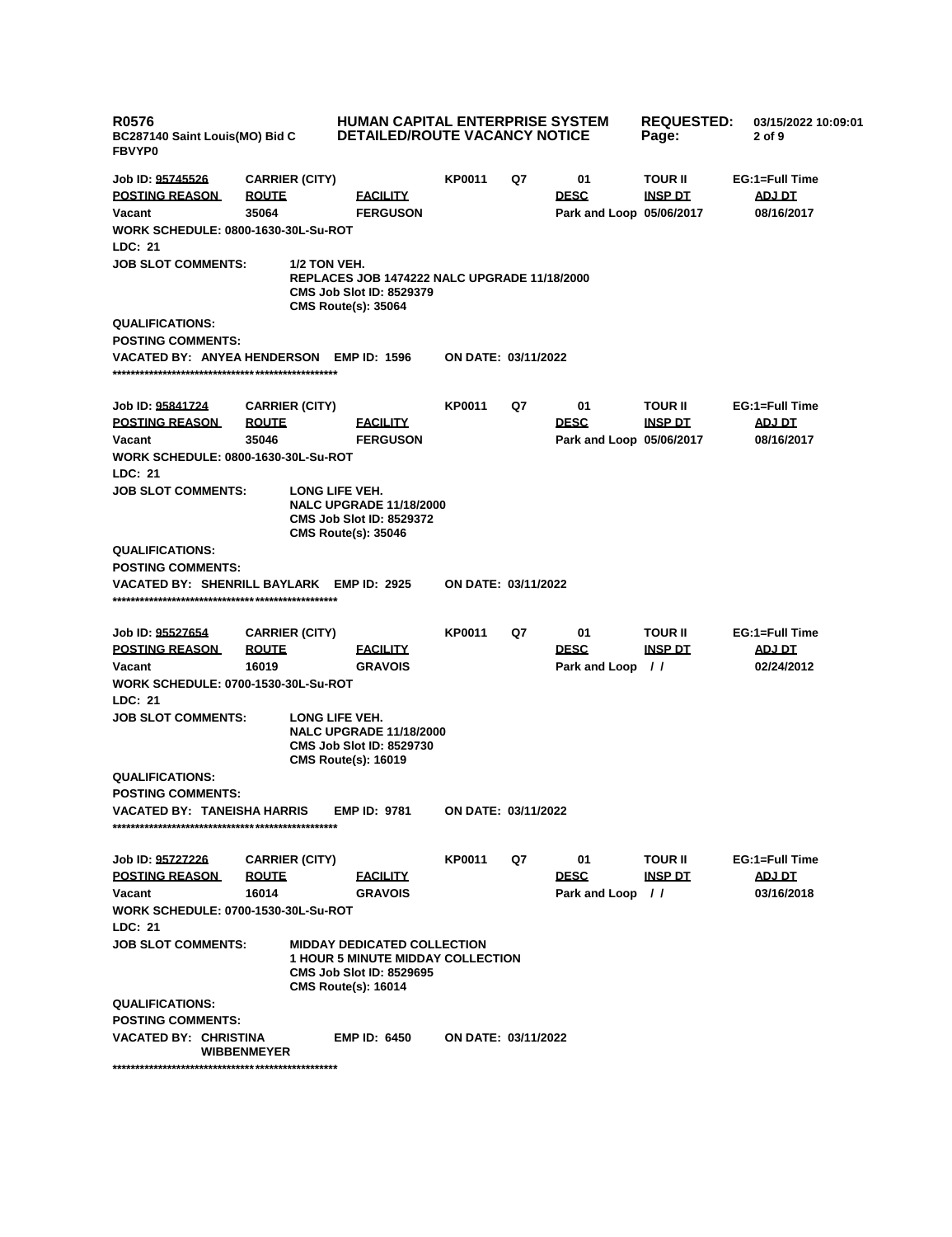| <b>R0576</b><br>BC287140 Saint Louis(MO) Bid C<br><b>FBVYP0</b> |                                | <b>HUMAN CAPITAL ENTERPRISE SYSTEM</b><br><b>DETAILED/ROUTE VACANCY NOTICE</b>                                                                                                           |                            |    |               | <b>REQUESTED:</b><br>Page: | 03/15/2022 10:09:01<br>3 of 9 |
|-----------------------------------------------------------------|--------------------------------|------------------------------------------------------------------------------------------------------------------------------------------------------------------------------------------|----------------------------|----|---------------|----------------------------|-------------------------------|
| Job ID: 95735998                                                | <b>CARRIER (CITY)</b>          |                                                                                                                                                                                          | KP0011                     | Q7 | 01            |                            | EG:1=Full Time                |
| <b>POSTING REASON</b>                                           | <b>ROUTE</b>                   | <b>FACILITY</b>                                                                                                                                                                          |                            |    | <b>DESC</b>   | <b>INSP DT</b>             | <b>ADJ DT</b>                 |
| Vacant                                                          |                                | <b>GRAVOIS</b>                                                                                                                                                                           |                            |    |               |                            |                               |
| <b>WORK SCHEDULE: 0700-1530-30L-Su-ROT</b>                      |                                |                                                                                                                                                                                          |                            |    |               |                            |                               |
| LDC: 21                                                         |                                |                                                                                                                                                                                          |                            |    |               |                            |                               |
| <b>JOB SLOT COMMENTS:</b>                                       |                                | <b>RESERVE CARRIER 16751 AS PER PRE ARB SETTLEMENT 8/18/2005</b><br><b>REPLACES JOB 1489454 NALC UPGRADE 11/18/2000</b><br><b>CMS Job Slot ID: 8575018</b><br><b>CMS Route(s): 16751</b> |                            |    |               |                            |                               |
| <b>QUALIFICATIONS:</b>                                          |                                |                                                                                                                                                                                          |                            |    |               |                            |                               |
| <b>POSTING COMMENTS:</b>                                        |                                |                                                                                                                                                                                          |                            |    |               |                            |                               |
| VACATED BY: SHANIKA PRICE                                       |                                | <b>EMP ID: 1073</b>                                                                                                                                                                      | <b>ON DATE: 03/11/2022</b> |    |               |                            |                               |
| Job ID: 95799666                                                | <b>CARRIER (CITY)</b>          |                                                                                                                                                                                          | KP0011                     | Q7 | 01            | <b>TOUR II</b>             | EG:1=Full Time                |
| <b>POSTING REASON</b>                                           | <b>ROUTE</b>                   | <b>FACILITY</b>                                                                                                                                                                          |                            |    | <b>DESC</b>   | <b>INSP DT</b>             | <b>ADJ DT</b>                 |
| Vacant                                                          | 16012                          | <b>GRAVOIS</b>                                                                                                                                                                           |                            |    | Park and Loop | $\frac{1}{2}$              | 02/24/2012                    |
| <b>WORK SCHEDULE: 0700-1530-30L-Su-ROT</b>                      |                                |                                                                                                                                                                                          |                            |    |               |                            |                               |
| LDC: 21                                                         |                                |                                                                                                                                                                                          |                            |    |               |                            |                               |
| <b>JOB SLOT COMMENTS:</b>                                       | <b>NALC UPGRADE 11/18/2000</b> |                                                                                                                                                                                          |                            |    |               |                            |                               |
| <b>QUALIFICATIONS:</b>                                          |                                |                                                                                                                                                                                          |                            |    |               |                            |                               |
| <b>POSTING COMMENTS:</b>                                        |                                |                                                                                                                                                                                          |                            |    |               |                            |                               |
| <b>VACATED BY: MEAGHAN LAKEY</b>                                |                                | <b>EMP ID: 4005</b>                                                                                                                                                                      | <b>ON DATE: 03/11/2022</b> |    |               |                            |                               |
| Job ID: 95834458                                                | <b>CARRIER (CITY)</b>          |                                                                                                                                                                                          | KP0011                     | Q7 | 01            | <b>TOUR II</b>             | EG:1=Full Time                |
| <b>POSTING REASON</b>                                           | <b>ROUTE</b>                   | <b>FACILITY</b>                                                                                                                                                                          |                            |    | <b>DESC</b>   | <b>INSP DT</b>             | <b>ADJ DT</b>                 |
| Vacant                                                          | 16065                          | <b>GRAVOIS</b>                                                                                                                                                                           |                            |    | Park and Loop | $\frac{1}{2}$              | 02/24/2012                    |
| <b>WORK SCHEDULE: 0700-1530-30L-Su-ROT</b>                      |                                |                                                                                                                                                                                          |                            |    |               |                            |                               |
| <b>LDC: 21</b>                                                  |                                |                                                                                                                                                                                          |                            |    |               |                            |                               |
| <b>JOB SLOT COMMENTS:</b>                                       | <b>LLV</b>                     | <b>CMS Job Slot ID: 8529714</b><br><b>CMS Route(s): 16065</b>                                                                                                                            |                            |    |               |                            |                               |
| <b>QUALIFICATIONS:</b>                                          |                                |                                                                                                                                                                                          |                            |    |               |                            |                               |
| <b>POSTING COMMENTS:</b>                                        |                                |                                                                                                                                                                                          |                            |    |               |                            |                               |
| <b>VACATED BY: JOSEPH WOODS</b>                                 | ON DATE: 03/11/2022            |                                                                                                                                                                                          |                            |    |               |                            |                               |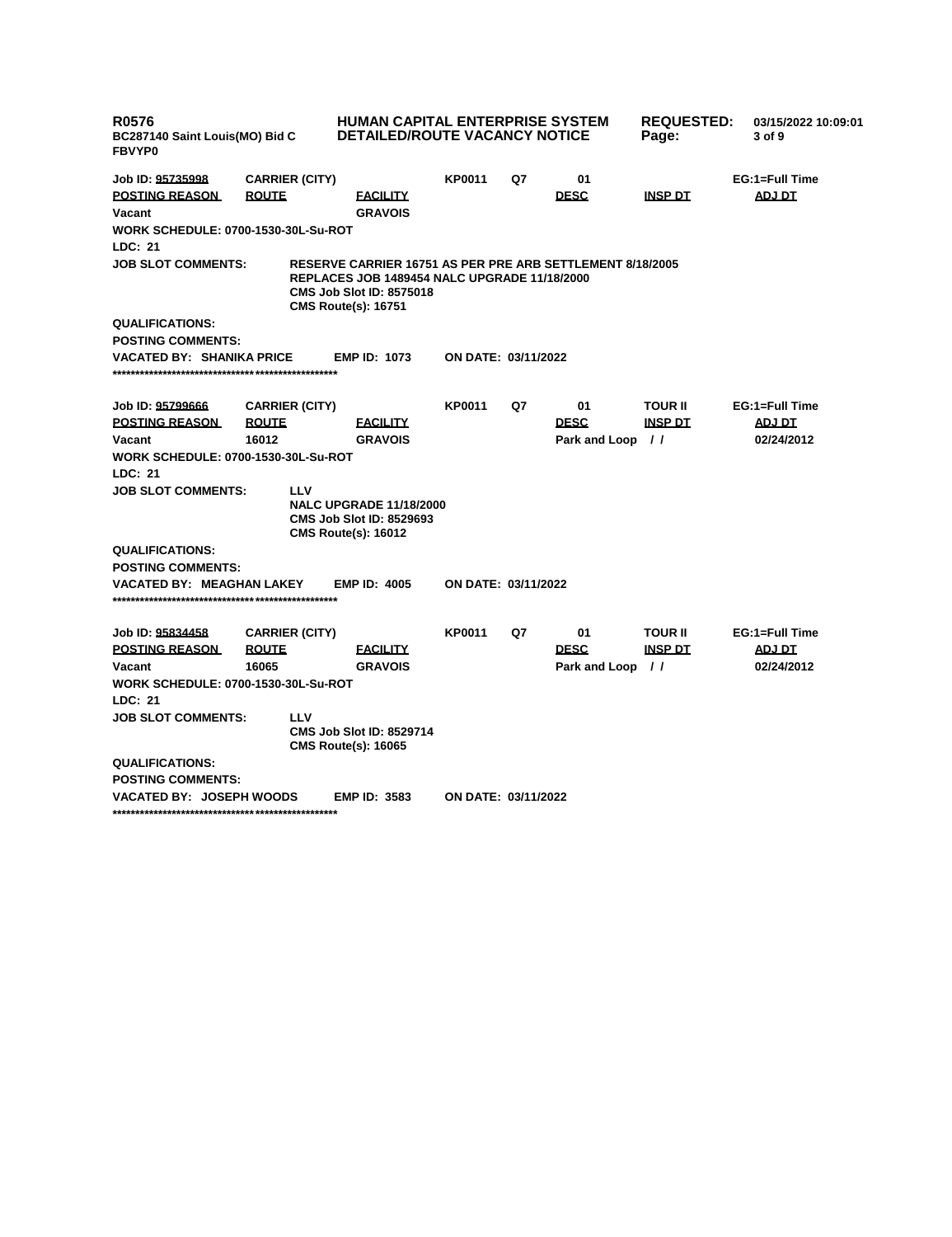**R0576 BC287140 Saint Louis(MO) Bid C FBVYP0**

**HUMAN CAPITAL ENTERPRISE SYSTEM DETAILED/ROUTE VACANCY NOTICE**

**REQUESTED: 03/15/2022 10:09:01 Page: 4 of 9** 

| Job ID: 95742169<br><b>POSTING REASON</b><br>Vacant<br><b>WORK SCHEDULE: 0800-1630-30L-Su-ROT</b><br>LDC: 21 | <b>ROUTE</b><br>36001<br>36008<br>36049<br>36073<br>36078 | <b>CARRIER TECHNICIAN</b> | <b>FACILITY</b><br><b>JENNINGS</b><br><b>JENNINGS</b><br><b>JENNINGS</b><br><b>JENNINGS</b><br><b>JENNINGS</b> | <b>KP0015</b>              | Q7 | 02<br><b>DESC</b><br>Park and Loop 04/24/2017<br>Curbline<br><b>Motorized</b><br>Park and Loop 04/24/2017<br>Park and Loop 04/24/2017<br>Park and Loop 04/24/2017 | <b>TOUR II</b><br><b>INSP DT</b><br>04/17/2017 | EG:1=Full Time<br><b>ADJ DT</b><br>09/23/2019<br>09/23/2019<br>09/23/2019<br>09/23/2019<br>09/23/2019 |  |
|--------------------------------------------------------------------------------------------------------------|-----------------------------------------------------------|---------------------------|----------------------------------------------------------------------------------------------------------------|----------------------------|----|-------------------------------------------------------------------------------------------------------------------------------------------------------------------|------------------------------------------------|-------------------------------------------------------------------------------------------------------|--|
| <b>JOB SLOT COMMENTS:</b>                                                                                    |                                                           | T-188(36706)              | <b>CMS Job Slot ID: 8530020</b><br>CMS Route(s): 36078, 36073, 36049, 36008, 36001                             |                            |    |                                                                                                                                                                   |                                                |                                                                                                       |  |
| <b>QUALIFICATIONS:</b>                                                                                       |                                                           |                           |                                                                                                                |                            |    |                                                                                                                                                                   |                                                |                                                                                                       |  |
| <b>POSTING COMMENTS:</b>                                                                                     |                                                           |                           |                                                                                                                |                            |    |                                                                                                                                                                   |                                                |                                                                                                       |  |
| <b>VACATED BY: ANTOINETTE EVANS</b>                                                                          |                                                           |                           | <b>EMP ID: 5393</b>                                                                                            | <b>ON DATE: 03/11/2022</b> |    |                                                                                                                                                                   |                                                |                                                                                                       |  |
|                                                                                                              |                                                           |                           |                                                                                                                |                            |    |                                                                                                                                                                   |                                                |                                                                                                       |  |
|                                                                                                              |                                                           |                           |                                                                                                                |                            |    |                                                                                                                                                                   |                                                |                                                                                                       |  |
| Job ID: 95576224                                                                                             |                                                           | <b>CARRIER (CITY)</b>     |                                                                                                                | KP0011                     | Q7 | 01                                                                                                                                                                | <b>TOUR II</b>                                 | EG:1=Full Time                                                                                        |  |
| <b>POSTING REASON</b>                                                                                        | <b>ROUTE</b>                                              |                           | <b>FACILITY</b>                                                                                                |                            |    | <b>DESC</b>                                                                                                                                                       | <b>INSP DT</b>                                 | <b>ADJ DT</b>                                                                                         |  |
| Vacant                                                                                                       | 22098                                                     |                           | <b>KIRKWOOD</b>                                                                                                |                            |    | <b>Park and Loop</b>                                                                                                                                              | $\frac{1}{2}$                                  | 02/25/2012                                                                                            |  |
| <b>WORK SCHEDULE: 0800-1630-30L-Su-ROT</b>                                                                   |                                                           |                           |                                                                                                                |                            |    |                                                                                                                                                                   |                                                |                                                                                                       |  |
| LDC: 21                                                                                                      |                                                           |                           |                                                                                                                |                            |    |                                                                                                                                                                   |                                                |                                                                                                       |  |
| <b>JOB SLOT COMMENTS:</b><br>CMS Job Slot ID: 8529858<br><b>CMS Route(s): 22098</b>                          |                                                           |                           |                                                                                                                |                            |    |                                                                                                                                                                   |                                                |                                                                                                       |  |
| <b>QUALIFICATIONS:</b>                                                                                       |                                                           |                           |                                                                                                                |                            |    |                                                                                                                                                                   |                                                |                                                                                                       |  |
| <b>POSTING COMMENTS:</b>                                                                                     |                                                           |                           |                                                                                                                |                            |    |                                                                                                                                                                   |                                                |                                                                                                       |  |
| <b>VACATED BY: ANDREW GARCES</b>                                                                             |                                                           |                           | <b>EMP ID: 8167</b>                                                                                            | <b>ON DATE: 03/11/2022</b> |    |                                                                                                                                                                   |                                                |                                                                                                       |  |
|                                                                                                              |                                                           |                           |                                                                                                                |                            |    |                                                                                                                                                                   |                                                |                                                                                                       |  |
|                                                                                                              |                                                           |                           |                                                                                                                |                            |    |                                                                                                                                                                   |                                                |                                                                                                       |  |
| Job ID: <u>95877015</u><br><b>POSTING REASON</b>                                                             | <b>ROUTE</b>                                              | <b>CARRIER (CITY)</b>     |                                                                                                                | <b>KP0011</b>              | Q7 | 01<br><b>DESC</b>                                                                                                                                                 | <b>TOUR II</b><br><b>INSP DT</b>               | EG:1=Full Time<br><b>ADJ DT</b>                                                                       |  |
|                                                                                                              | 22008                                                     |                           | <b>FACILITY</b>                                                                                                |                            |    |                                                                                                                                                                   |                                                |                                                                                                       |  |
| Vacant<br><b>WORK SCHEDULE: 0800-1630-30L-Su-ROT</b>                                                         |                                                           |                           | <b>KIRKWOOD</b>                                                                                                |                            |    | Park and Loop                                                                                                                                                     | $\prime$                                       | 02/25/2012                                                                                            |  |
| <b>LDC: 21</b>                                                                                               |                                                           |                           |                                                                                                                |                            |    |                                                                                                                                                                   |                                                |                                                                                                       |  |
|                                                                                                              |                                                           |                           |                                                                                                                |                            |    |                                                                                                                                                                   |                                                |                                                                                                       |  |
| <b>JOB SLOT COMMENTS:</b><br><b>CMS Job Slot ID: 8529795</b><br><b>CMS Route(s): 22008</b>                   |                                                           |                           |                                                                                                                |                            |    |                                                                                                                                                                   |                                                |                                                                                                       |  |
| <b>QUALIFICATIONS:</b>                                                                                       |                                                           |                           |                                                                                                                |                            |    |                                                                                                                                                                   |                                                |                                                                                                       |  |
| <b>POSTING COMMENTS:</b>                                                                                     |                                                           |                           |                                                                                                                |                            |    |                                                                                                                                                                   |                                                |                                                                                                       |  |
| VACATED BY: NADIA<br><b>MORGAN-</b>                                                                          | <b>SHAMBURGER</b>                                         |                           | <b>EMP ID: 4211</b>                                                                                            | <b>ON DATE: 02/19/2022</b> |    |                                                                                                                                                                   |                                                |                                                                                                       |  |

**\*\*\*\*\*\*\*\*\*\*\*\*\*\*\*\*\*\*\*\*\*\*\*\*\*\*\*\*\*\*\*\*\*\*\*\*\*\*\*\*\*\*\*\*\*\*\*\*\***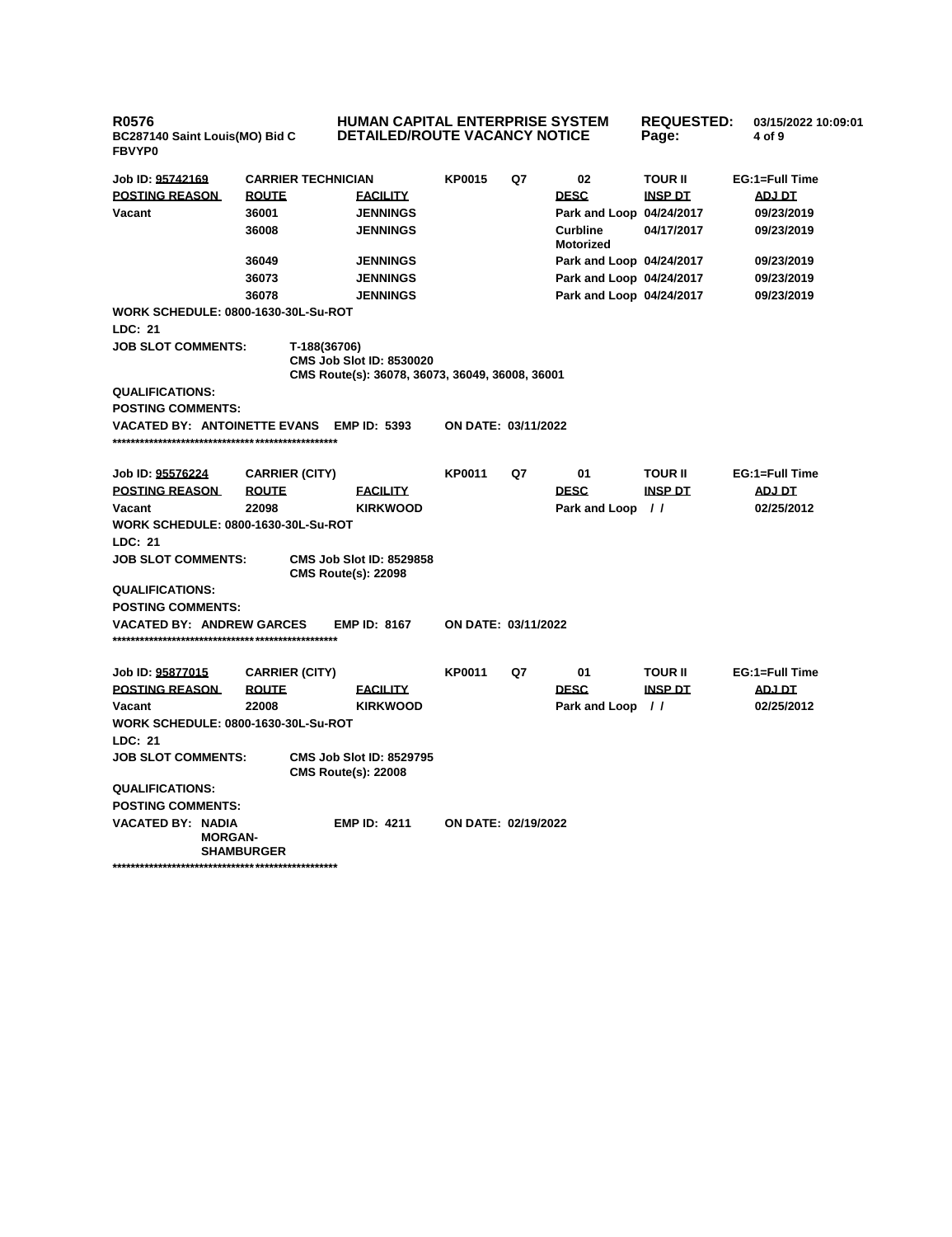**R0576 BC287140 Saint Louis(MO) Bid C FBVYP0 HUMAN CAPITAL ENTERPRISE SYSTEM DETAILED/ROUTE VACANCY NOTICE REQUESTED: 03/15/2022 10:09:01 Page: 5 of 9 Job ID: 95474623 CARRIER (CITY) KP0011 Q7 01 TOUR II EG:1=Full Time POSTING REASON ROUTE FACILITY DESC INSP DT ADJ DT Vacant 44015 Park and Loop / / 08/30/2002 WORK SCHEDULE: 0800-1630-30L-Su-ROT LDC: 21 JOB SLOT COMMENTS: POSITION REPORTS TO MACKENZIE POINTE BRANCH, 7217 WATSON ROAD, ST LOUIS MO 63144 CMS Job Slot ID: 8529133 CMS Route(s): 44015 QUALIFICATIONS: VALID STATE DRIVER'S LICENSE LLV RHD POSTING COMMENTS: VACATED BY: LATIJAH COLLINS EMP ID: 6456 ON DATE: 03/11/2022 \*\*\*\*\*\*\*\*\*\*\*\*\*\*\*\*\*\*\*\*\*\*\*\*\*\*\*\*\*\*\*\*\*\*\*\*\*\*\*\*\*\*\*\*\*\*\*\*\* Job ID: 95559318 CARRIER TECHNICIAN KP0015 Q7 02 TOUR II EG:1=Full Time POSTING REASON ROUTE FACILITY DESC INSP DT ADJ DT Vacant 43002 MAPLEWOOD Park and Loop 09/23/2006 01/21/2010 43003 MAPLEWOOD Park and Loop 09/23/2006 01/21/2010 43015 MAPLEWOOD Park and Loop 09/23/2006 01/21/2010 43049 MAPLEWOOD Park and Loop 09/23/2006 01/21/2010 43056 MAPLEWOOD Park and Loop 09/23/2006 01/21/2010 WORK SCHEDULE: 0730-1600-30L-Su-ROT LDC: 21 JOB SLOT COMMENTS: T-21(43701) 43002, 43003, 43015, 43049, 43056 QUALIFICATIONS: POSTING COMMENTS: VACATED BY: TERRY SHINELL EMP ID: 7083 ON DATE: 03/11/2022 \*\*\*\*\*\*\*\*\*\*\*\*\*\*\*\*\*\*\*\*\*\*\*\*\*\*\*\*\*\*\*\*\*\*\*\*\*\*\*\*\*\*\*\*\*\*\*\*\* Job ID: 95513305 CARRIER (CITY) KP0011 Q7 01 TOUR II EG:1=Full Time POSTING REASON ROUTE FACILITY DESC INSP DT ADJ DT Vacant 21019 NORMANDY Park and Loop / / 02/17/2012 WORK SCHEDULE: 0800-1630-30L-Su-ROT LDC: 21 JOB SLOT COMMENTS: CMS Job Slot ID: 8529213 CMS Route(s): 21019 QUALIFICATIONS: POSTING COMMENTS: VACATED BY: VICTORIA BANKS EMP ID: 1072 ON DATE: 03/11/2022 \*\*\*\*\*\*\*\*\*\*\*\*\*\*\*\*\*\*\*\*\*\*\*\*\*\*\*\*\*\*\*\*\*\*\*\*\*\*\*\*\*\*\*\*\*\*\*\*\* Job ID: 95539098 CARRIER (CITY) KP0011 Q7 01 TOUR II EG:1=Full Time POSTING REASON ROUTE FACILITY DESC INSP DT ADJ DT Vacant 21004 NORMANDY Park and Loop / / 02/17/2012 WORK SCHEDULE: 0800-1630-30L-Su-ROT LDC: 21 JOB SLOT COMMENTS: LONG LIFE VEH. REPLACES JOB 1473786 NALC UPGRADE 11/18/2000 CMS Job Slot ID: 8529203 CMS Route(s): 21004 QUALIFICATIONS: POSTING COMMENTS: VACATED BY: WHITLEY HOUSTON EMP ID: 0934 ON DATE: 02/01/2022 \*\*\*\*\*\*\*\*\*\*\*\*\*\*\*\*\*\*\*\*\*\*\*\*\*\*\*\*\*\*\*\*\*\*\*\*\*\*\*\*\*\*\*\*\*\*\*\*\***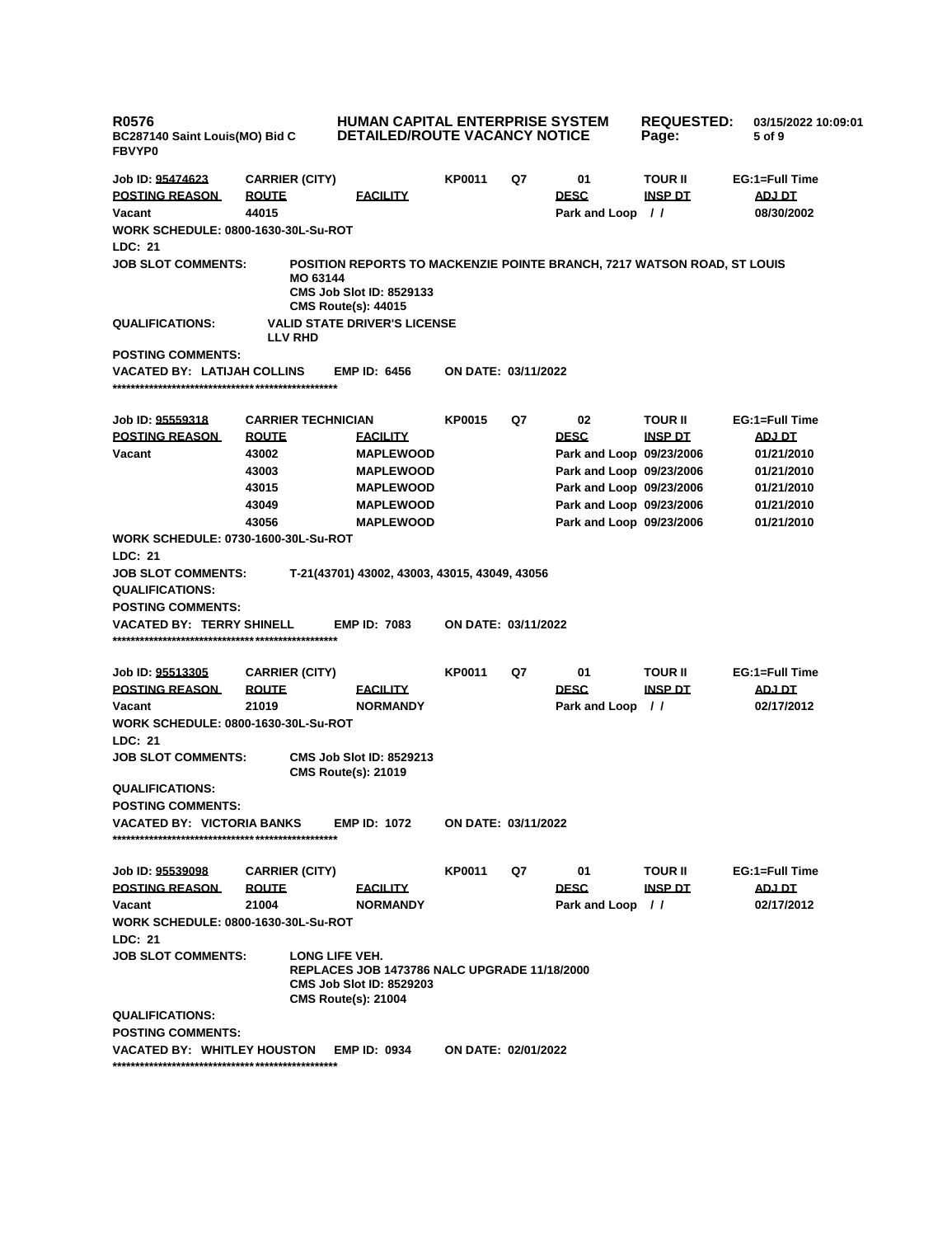| <b>R0576</b><br>BC287140 Saint Louis(MO) Bid C<br><b>FBVYP0</b> |                           | HUMAN CAPITAL ENTERPRISE SYSTEM<br><b>DETAILED/ROUTE VACANCY NOTICE</b>                                                         |                     | <b>REQUESTED:</b><br>Page: | 03/15/2022 10:09:01<br>6 of 9 |                |                |
|-----------------------------------------------------------------|---------------------------|---------------------------------------------------------------------------------------------------------------------------------|---------------------|----------------------------|-------------------------------|----------------|----------------|
| Job ID: 95716314                                                | <b>CARRIER (CITY)</b>     |                                                                                                                                 | <b>KP0011</b>       | Q7                         | 01                            | <b>TOUR II</b> | EG:1=Full Time |
| <b>POSTING REASON</b>                                           | <b>ROUTE</b>              | <b>FACILITY</b>                                                                                                                 |                     |                            | <b>DESC</b>                   | <b>INSP DT</b> | ADJ DT         |
| Vacant                                                          | 21028                     | <b>NORMANDY</b>                                                                                                                 |                     |                            | Park and Loop //              |                | 02/17/2012     |
| <b>WORK SCHEDULE: 0800-1630-30L-Su-ROT</b>                      |                           |                                                                                                                                 |                     |                            |                               |                |                |
| LDC: 21                                                         |                           |                                                                                                                                 |                     |                            |                               |                |                |
| <b>JOB SLOT COMMENTS:</b>                                       |                           | LONG LIFE VEH.<br>REPLACES JOB 1473811 NALC UPGRADE 11/18/2000<br><b>CMS Job Slot ID: 8529215</b><br><b>CMS Route(s): 21028</b> |                     |                            |                               |                |                |
| <b>QUALIFICATIONS:</b>                                          |                           |                                                                                                                                 |                     |                            |                               |                |                |
| <b>POSTING COMMENTS:</b>                                        |                           |                                                                                                                                 |                     |                            |                               |                |                |
| <b>VACATED BY: RECORDIA THOMAS</b>                              |                           | <b>EMP ID: 1187</b>                                                                                                             | ON DATE: 03/11/2022 |                            |                               |                |                |
| Job ID: 95742915                                                | <b>CARRIER TECHNICIAN</b> |                                                                                                                                 | <b>KP0015</b>       | Q7                         | 02                            | <b>TOUR II</b> | EG:1=Full Time |
| <b>POSTING REASON</b>                                           | <b>ROUTE</b>              | <b>FACILITY</b>                                                                                                                 |                     |                            | <b>DESC</b>                   | <b>INSP DT</b> | <b>ADJ DT</b>  |
| Vacant                                                          | 21020                     | <b>NORMANDY</b>                                                                                                                 |                     |                            | Park and Loop //              |                | 02/17/2012     |
|                                                                 | 21026                     | <b>NORMANDY</b>                                                                                                                 |                     |                            | Park and Loop //              |                | 02/17/2012     |
|                                                                 | 21038                     | <b>NORMANDY</b>                                                                                                                 |                     |                            | Park and Loop //              |                | 02/17/2012     |
|                                                                 | 21064                     | <b>NORMANDY</b>                                                                                                                 |                     |                            | Park and Loop //              |                | 02/17/2012     |
|                                                                 | 33014                     | <b>NORMANDY</b>                                                                                                                 |                     |                            | Park and Loop 05/06/2019      |                | 07/17/2019     |
| <b>WORK SCHEDULE: 0800-1630-30L-Su-ROT</b>                      |                           |                                                                                                                                 |                     |                            |                               |                |                |
| LDC: 21                                                         |                           |                                                                                                                                 |                     |                            |                               |                |                |
| <b>JOB SLOT COMMENTS:</b>                                       | U-75(21703)               | <b>CMS Job Slot ID: 8530110</b><br>CMS Route(s): 33014, 21064, 21038, 21026, 21020                                              |                     |                            |                               |                |                |
| <b>QUALIFICATIONS:</b>                                          |                           |                                                                                                                                 |                     |                            |                               |                |                |
| <b>POSTING COMMENTS:</b>                                        |                           |                                                                                                                                 |                     |                            |                               |                |                |
| VACATED BY: QUMIEKA PARKS                                       |                           | <b>EMP ID: 6914</b>                                                                                                             | ON DATE: 03/11/2022 |                            |                               |                |                |
| Job ID: 95721143                                                | <b>CARRIER (CITY)</b>     |                                                                                                                                 | KP0011              | Q7                         | 01                            | <b>TOUR II</b> | EG:1=Full Time |
| <b>POSTING REASON</b>                                           | <b>ROUTE</b>              | <b>FACILITY</b>                                                                                                                 |                     |                            | <b>DESC</b>                   | <b>INSP DT</b> | <b>ADJ DT</b>  |
| Vacant                                                          | 37002                     | <b>NORTH COUNTY</b>                                                                                                             |                     |                            | Park and Loop 09/14/2019      |                | 11/06/2019     |
| <b>WORK SCHEDULE: 0800-1630-30L-Su-ROT</b>                      |                           |                                                                                                                                 |                     |                            |                               |                |                |
| LDC: 21                                                         |                           |                                                                                                                                 |                     |                            |                               |                |                |
| <b>JOB SLOT COMMENTS:</b>                                       |                           | <b>CMS Job Slot ID: 8529583</b><br><b>CMS Route(s): 37002</b>                                                                   |                     |                            |                               |                |                |
| <b>QUALIFICATIONS:</b>                                          |                           |                                                                                                                                 |                     |                            |                               |                |                |
| <b>POSTING COMMENTS:</b>                                        |                           |                                                                                                                                 |                     |                            |                               |                |                |
| <b>VACATED BY: KAYLA BUSH</b>                                   |                           | <b>EMP ID: 1473</b>                                                                                                             | ON DATE: 03/11/2022 |                            |                               |                |                |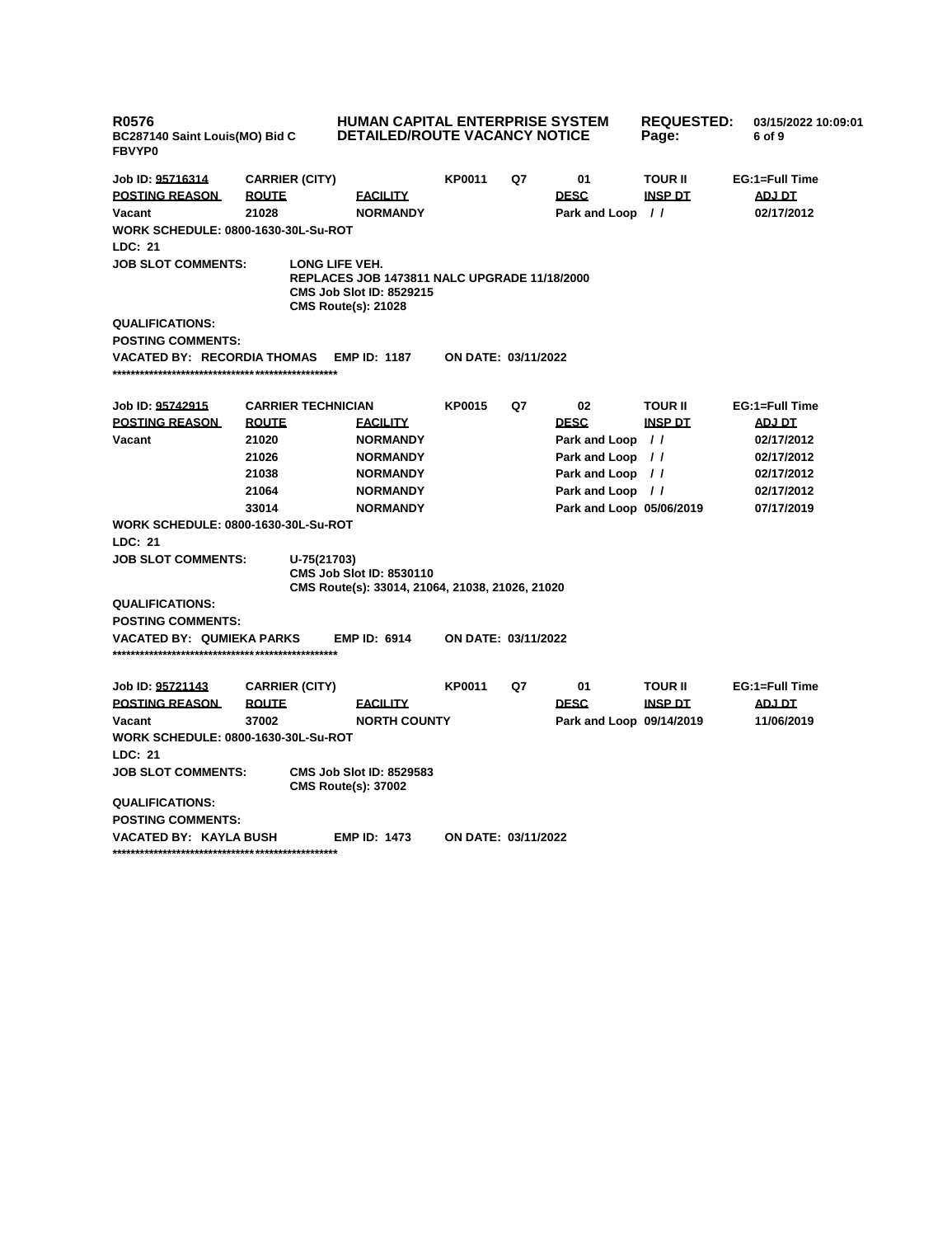| <b>R0576</b><br>BC287140 Saint Louis(MO) Bid C<br>FBVYP0 |              |                                                                                                   | <b>HUMAN CAPITAL ENTERPRISE SYSTEM</b><br><b>DETAILED/ROUTE VACANCY NOTICE</b> | <b>REQUESTED:</b><br>Page: | 03/15/2022 10:09:01<br>7 of 9       |                |                |
|----------------------------------------------------------|--------------|---------------------------------------------------------------------------------------------------|--------------------------------------------------------------------------------|----------------------------|-------------------------------------|----------------|----------------|
| Job ID: 95811641                                         |              | <b>CARRIER TECHNICIAN</b>                                                                         | <b>KP0015</b>                                                                  | Q7                         | 02                                  | <b>TOUR II</b> | EG:1=Full Time |
| <b>POSTING REASON</b>                                    | <b>ROUTE</b> | <b>FACILITY</b>                                                                                   |                                                                                |                            | <b>DESC</b>                         | <b>INSP DT</b> | ADJ DT         |
| Vacant                                                   | 08017        | <b>MARIAN OLDHAM</b>                                                                              |                                                                                |                            | Park and Loop //                    |                | 12/11/2009     |
|                                                          | 08031        | <b>MARIAN OLDHAM</b>                                                                              |                                                                                |                            | Park and Loop //                    |                | 12/11/2009     |
|                                                          | 08036        | <b>MARIAN OLDHAM</b>                                                                              |                                                                                |                            | Park and Loop //                    |                | 12/11/2009     |
|                                                          | 08067        | <b>MARIAN OLDHAM</b>                                                                              |                                                                                |                            | Park and Loop //                    |                | 12/11/2009     |
|                                                          | 08075        | <b>MARIAN OLDHAM</b>                                                                              |                                                                                |                            | Park and Loop //                    |                | 12/11/2009     |
| <b>WORK SCHEDULE: 0800-1630-30L-Su-ROT</b>               |              |                                                                                                   |                                                                                |                            |                                     |                |                |
| LDC: 21                                                  |              |                                                                                                   |                                                                                |                            |                                     |                |                |
| <b>JOB SLOT COMMENTS:</b>                                |              | T-39(08701)<br><b>CMS Job Slot ID: 8530113</b><br>CMS Route(s): 08075, 08067, 08036, 08031, 08017 |                                                                                |                            |                                     |                |                |
| <b>QUALIFICATIONS:</b>                                   |              |                                                                                                   |                                                                                |                            |                                     |                |                |
| <b>POSTING COMMENTS:</b>                                 |              |                                                                                                   |                                                                                |                            |                                     |                |                |
| VACATED BY: RAYCHEL HAYWOOD EMP ID: 5625                 |              |                                                                                                   | ON DATE: 03/11/2022                                                            |                            |                                     |                |                |
| Job ID: 95499597                                         |              | <b>CARRIER (CITY)</b>                                                                             | <b>KP0011</b>                                                                  | Q7                         | 01                                  | <b>TOUR II</b> | EG:1=Full Time |
| <b>POSTING REASON</b>                                    | <b>ROUTE</b> | <b>FACILITY</b>                                                                                   |                                                                                |                            | <b>DESC</b>                         | <b>INSP DT</b> | ADJ DT         |
| Vacant                                                   | 26093        | <b>SAPPINGTON</b>                                                                                 |                                                                                |                            | <b>Curbline</b><br><b>Motorized</b> | 05/14/2012     | 07/19/2012     |
| <b>WORK SCHEDULE: 0800-1630-30L-Su-ROT</b><br>LDC: 21    |              |                                                                                                   |                                                                                |                            |                                     |                |                |
| <b>JOB SLOT COMMENTS:</b>                                |              | <b>CMS Job Slot ID: 8530194</b><br><b>CMS Route(s): 26093</b>                                     |                                                                                |                            |                                     |                |                |
| <b>QUALIFICATIONS:</b><br><b>POSTING COMMENTS:</b>       |              |                                                                                                   |                                                                                |                            |                                     |                |                |
| <b>VACATED BY: Phillip Treis</b>                         |              | <b>EMP ID: 0861</b>                                                                               | ON DATE: 02/28/2022                                                            |                            |                                     |                |                |
|                                                          |              |                                                                                                   |                                                                                |                            |                                     |                |                |
| Job ID: 95776746                                         |              | <b>CARRIER TECHNICIAN</b>                                                                         | <b>KP0015</b>                                                                  | Q7                         | 02                                  | <b>TOUR II</b> | EG:1=Full Time |
| <b>POSTING REASON</b>                                    | <b>ROUTE</b> | <b>FACILITY</b>                                                                                   |                                                                                |                            | <b>DESC</b>                         | <b>INSP DT</b> | <b>ADJ DT</b>  |
| Vacant                                                   | 27008        | <b>SAPPINGTON</b>                                                                                 |                                                                                |                            | <b>Curbline</b><br><b>Motorized</b> | 01/28/2019     | 04/10/2019     |
|                                                          | 27069        | <b>SAPPINGTON</b>                                                                                 |                                                                                |                            | <b>Curbline</b><br><b>Motorized</b> | 01/28/2019     | 04/10/2019     |
|                                                          | 28012        | <b>SAPPINGTON</b>                                                                                 |                                                                                |                            | <b>Curbline</b><br>Motorized        | $\prime\prime$ | 07/20/2011     |
|                                                          | 28036        | <b>SAPPINGTON</b>                                                                                 |                                                                                |                            | <b>Curbline</b><br>Motorized        | $\prime\prime$ | 07/20/2011     |
|                                                          | 28094        | <b>SAPPINGTON</b>                                                                                 |                                                                                |                            | Park and Loop //                    |                | 07/20/2011     |
| <b>WORK SCHEDULE: 0800-1630-30L-Su-ROT</b>               |              |                                                                                                   |                                                                                |                            |                                     |                |                |
| LDC: 21                                                  |              |                                                                                                   |                                                                                |                            |                                     |                |                |
| <b>JOB SLOT COMMENTS:</b>                                |              | U-18(28705)<br><b>CMS Job Slot ID: 8530626</b>                                                    |                                                                                |                            |                                     |                |                |
| <b>QUALIFICATIONS:</b>                                   |              | CMS Route(s): 28094, 28036, 28012, 27069, 27008                                                   |                                                                                |                            |                                     |                |                |
| <b>POSTING COMMENTS:</b>                                 |              |                                                                                                   |                                                                                |                            |                                     |                |                |
| VACATED BY: Arnina Robertson                             |              | <b>EMP ID: 6949</b>                                                                               | ON DATE: 03/11/2022                                                            |                            |                                     |                |                |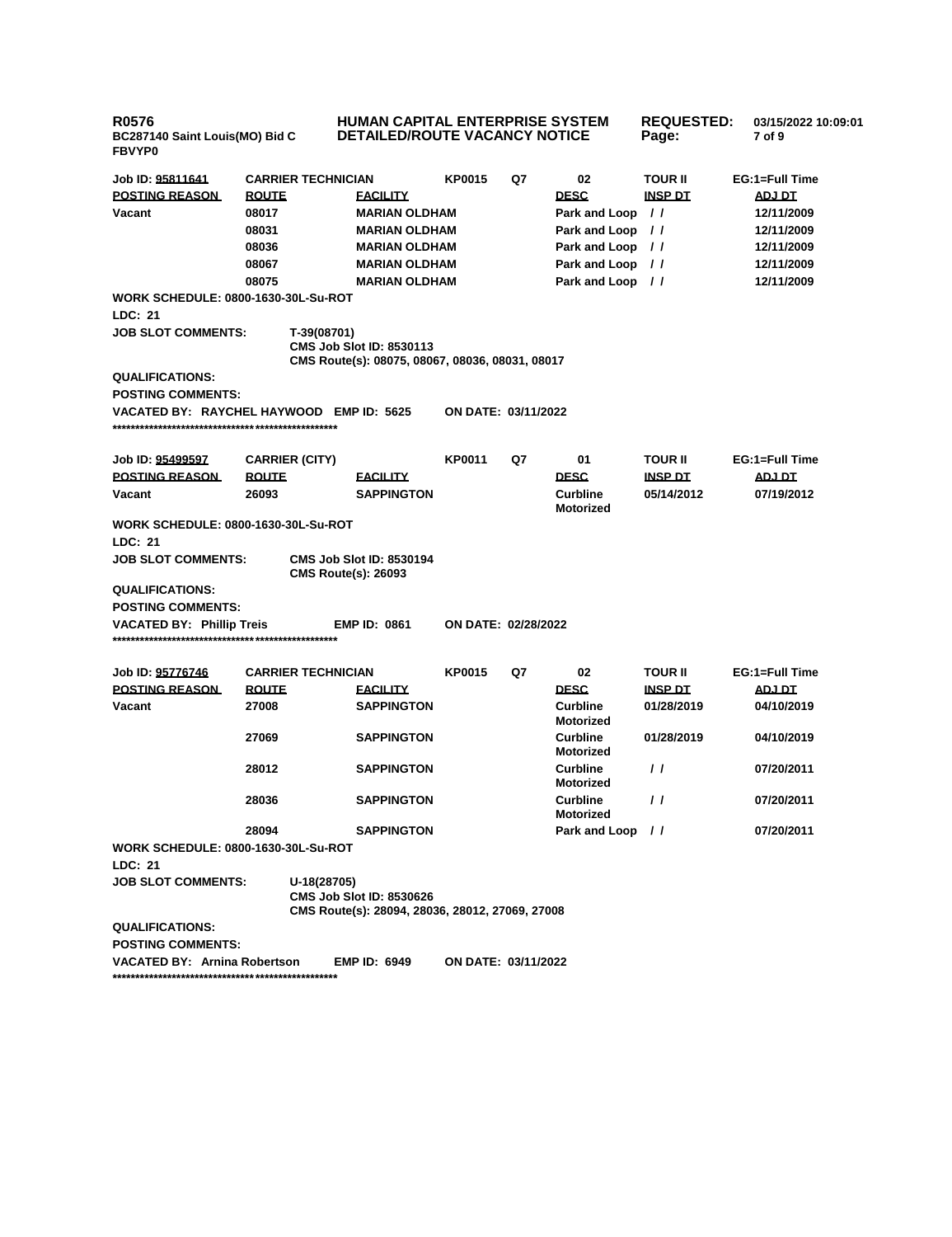| <b>R0576</b><br>BC287140 Saint Louis(MO) Bid C<br><b>FBVYP0</b> |                              | <b>HUMAN CAPITAL ENTERPRISE SYSTEM</b><br><b>DETAILED/ROUTE VACANCY NOTICE</b> |                            |    |                          | <b>REQUESTED:</b><br>Page: | 03/15/2022 10:09:01<br>8 of 9 |
|-----------------------------------------------------------------|------------------------------|--------------------------------------------------------------------------------|----------------------------|----|--------------------------|----------------------------|-------------------------------|
| Job ID: <u>71271665</u>                                         | <b>CARRIER (CITY)</b>        |                                                                                | <b>KP0011</b>              | Q7 | 01                       | <b>TOUR II</b>             | EG:1=Full Time                |
| <b>POSTING REASON</b>                                           | <b>ROUTE</b>                 | <b>FACILITY</b>                                                                |                            |    | <b>DESC</b>              | <b>INSP DT</b>             | <b>ADJ DT</b>                 |
| Vacant                                                          | 39041                        | <b>SOUTHWEST</b>                                                               |                            |    | Park and Loop 05/15/2006 |                            | 02/24/2012                    |
| <b>WORK SCHEDULE: 0800-1630-30L-Su-ROT</b>                      |                              |                                                                                |                            |    |                          |                            |                               |
| LDC: 21                                                         |                              |                                                                                |                            |    |                          |                            |                               |
| <b>JOB SLOT COMMENTS:</b>                                       |                              | <b>CMS Job Slot ID: 8530406</b><br><b>CMS Route(s): 39041</b>                  |                            |    |                          |                            |                               |
| <b>QUALIFICATIONS:</b>                                          |                              |                                                                                |                            |    |                          |                            |                               |
| <b>POSTING COMMENTS:</b>                                        |                              |                                                                                |                            |    |                          |                            |                               |
| <b>VACATED BY: AARON PETTY</b>                                  |                              | <b>EMP ID: 7428</b>                                                            | ON DATE: 02/14/2022        |    |                          |                            |                               |
| Job ID: 95720831                                                | <b>CARRIER (CITY)</b>        |                                                                                | <b>KP0011</b>              | Q7 | 01                       | <b>TOUR II</b>             | EG:1=Full Time                |
| <b>POSTING REASON</b>                                           | <b>ROUTE</b>                 | <b>FACILITY</b>                                                                |                            |    | <b>DESC</b>              | <u>INSP DT</u>             | <u>ADJ DT</u>                 |
| Vacant                                                          | 09038                        | <b>SOUTHWEST</b>                                                               |                            |    | Park and Loop 05/06/2006 |                            | 02/24/2012                    |
| <b>WORK SCHEDULE: 0800-1630-30L-Su-ROT</b>                      |                              |                                                                                |                            |    |                          |                            |                               |
| LDC: 21                                                         |                              |                                                                                |                            |    |                          |                            |                               |
| <b>JOB SLOT COMMENTS:</b>                                       |                              | <b>CMS Job Slot ID: 8530003</b><br><b>CMS Route(s): 09038</b>                  |                            |    |                          |                            |                               |
| <b>QUALIFICATIONS:</b>                                          |                              |                                                                                |                            |    |                          |                            |                               |
| <b>POSTING COMMENTS:</b>                                        |                              |                                                                                |                            |    |                          |                            |                               |
| <b>VACATED BY: DERRIAN</b>                                      | <b>PARKER-WILLIAMS</b>       | <b>EMP ID: 2942</b>                                                            | ON DATE: 03/11/2022        |    |                          |                            |                               |
|                                                                 |                              |                                                                                |                            |    |                          |                            |                               |
| Job ID: 70412557                                                | <b>CARRIER (CITY)</b>        |                                                                                | <b>KP0011</b>              | Q7 | 01                       | <b>TOUR II</b>             | EG:1=Full Time                |
| <b>POSTING REASON</b>                                           | <b>ROUTE</b>                 | <b>FACILITY</b>                                                                |                            |    | <b>DESC</b>              | <b>INSP DT</b>             | ADJ DT                        |
| Vacant                                                          | 30081                        | <b>UNIVERSITY CITY</b>                                                         |                            |    | Park and Loop 09/27/2008 |                            | 02/25/2010                    |
| <b>WORK SCHEDULE: 0800-1630-30L-Su-ROT</b>                      |                              |                                                                                |                            |    |                          |                            |                               |
| LDC: 21                                                         |                              |                                                                                |                            |    |                          |                            |                               |
| <b>JOB SLOT COMMENTS:</b>                                       | Route # 30081<br>Park & Loop |                                                                                |                            |    |                          |                            |                               |
| <b>QUALIFICATIONS:</b>                                          |                              |                                                                                |                            |    |                          |                            |                               |
| <b>POSTING COMMENTS:</b>                                        |                              |                                                                                |                            |    |                          |                            |                               |
| <b>VACATED BY: AMANDA MILLER</b>                                |                              | <b>EMP ID: 3729</b>                                                            | <b>ON DATE: 02/14/2022</b> |    |                          |                            |                               |
| Job ID: 95823408                                                | <b>CARRIER (CITY)</b>        |                                                                                | KP0011                     | Q7 | 01                       | <b>TOUR II</b>             | EG:1=Full Time                |
| <b>POSTING REASON</b>                                           | <b>ROUTE</b>                 | <b>FACILITY</b>                                                                |                            |    | <b>DESC</b>              | <b>INSP DT</b>             | <u>ADJ DT</u>                 |
| Vacant                                                          | 30006                        | UNIVERSITY CITY                                                                |                            |    | Park and Loop 09/27/2008 |                            | 02/25/2010                    |
| <b>WORK SCHEDULE: 0800-1630-30L-Su-ROT</b>                      |                              |                                                                                |                            |    |                          |                            |                               |
| LDC: 21                                                         |                              |                                                                                |                            |    |                          |                            |                               |
| <b>JOB SLOT COMMENTS:</b>                                       |                              | <b>CMS Job Slot ID: 8529619</b><br><b>CMS Route(s): 30006</b>                  |                            |    |                          |                            |                               |
| <b>QUALIFICATIONS:</b>                                          |                              |                                                                                |                            |    |                          |                            |                               |
| <b>POSTING COMMENTS:</b>                                        |                              |                                                                                |                            |    |                          |                            |                               |
| <b>VACATED BY: SHANTEE WEBB</b>                                 |                              | <b>EMP ID: 3954</b>                                                            | <b>ON DATE: 03/11/2022</b> |    |                          |                            |                               |